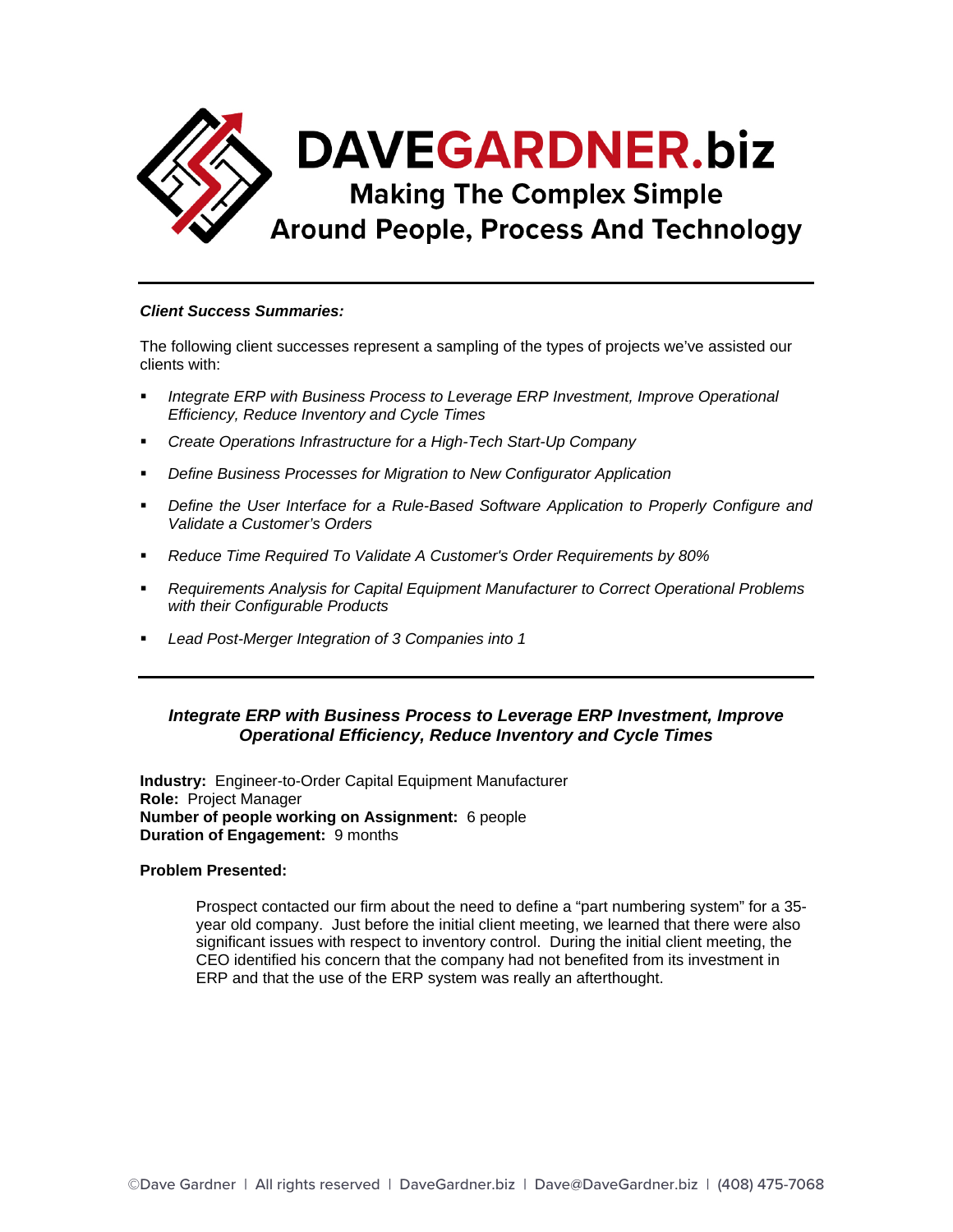## **Assessment and Steps:**

While conducting an assessment, we learned that the company had far more than a "part numbering system" issue. Here's a snapshot of what we found:

- The ERP value-added reseller (VAR) had installed the software and conducted some remedial training on the different modules that had been purchased.
- There had been no attempt to define a business process or identify how the software was to be used in the course of running day-to-day business operations.
- There was no assessment on the part of the client or the VAR to determine "what processes and tools would need to be in place" to successfully implement the ERP system.
- The client used each individual supplier's part number to identify a part meaning there was no uniform part numbering system.
- The inventory valuation was estimated to be off by as much as 50%
- There was no process for managing the release and changes to bill of materials once they were in the ERP system—they could be updated by anyone at any time without notice
- That the ERP system was not part of the mainstream business processes—it was completely separate from the day-to-day running of the business.

We assisted the client in the following areas:

- Defined and implemented a company-wide part numbering system; assisted client with migration to new system in the ERP system as well as with a physical inventory
- Defined a release and change control process to manage data being entered in the ERP system
- Developed and implemented an electronic document control system to automate part number requests, change requests and change orders.
- Developed a business process for managing the development and release of a documentation package for the company's highly-engineered products
- Developed business process for using each ERP module to ensure that all business activities were seamlessly transacted through the system
- **Trained employees to use the systems and procedures and watched them be** successful doing their jobs with the ERP software.
- Put a process in place to manage any and all issues that were encountered relative to the new processes to ensure that answers to problems were identified and documented so we could close the issues.

## **Results Achieved:**

The company's manufacturing cycle times for its highly-engineered custom products dropped from approximately 12-16 weeks to 4-6 weeks; the raw inventory levels dropped by 50% freeing hundreds of thousands of dollars of cash; and the ERP software is now mission-critical to running the day-to-day business. And, most importantly, the company was now more "process dependent" than "people dependent."

The CEO of this small company also did one very gutsy but absolutely courageous thing. He could have stopped spending money with our firm after about 4 months time but chose to have us stay on for an additional 5 months to make sure the new processes and procedures really took hold in the company. When we met with him 3 years later, he expressed his delight about how successful the project had been and how much better his company was running. Everything that we had done for them has continued to persist over time.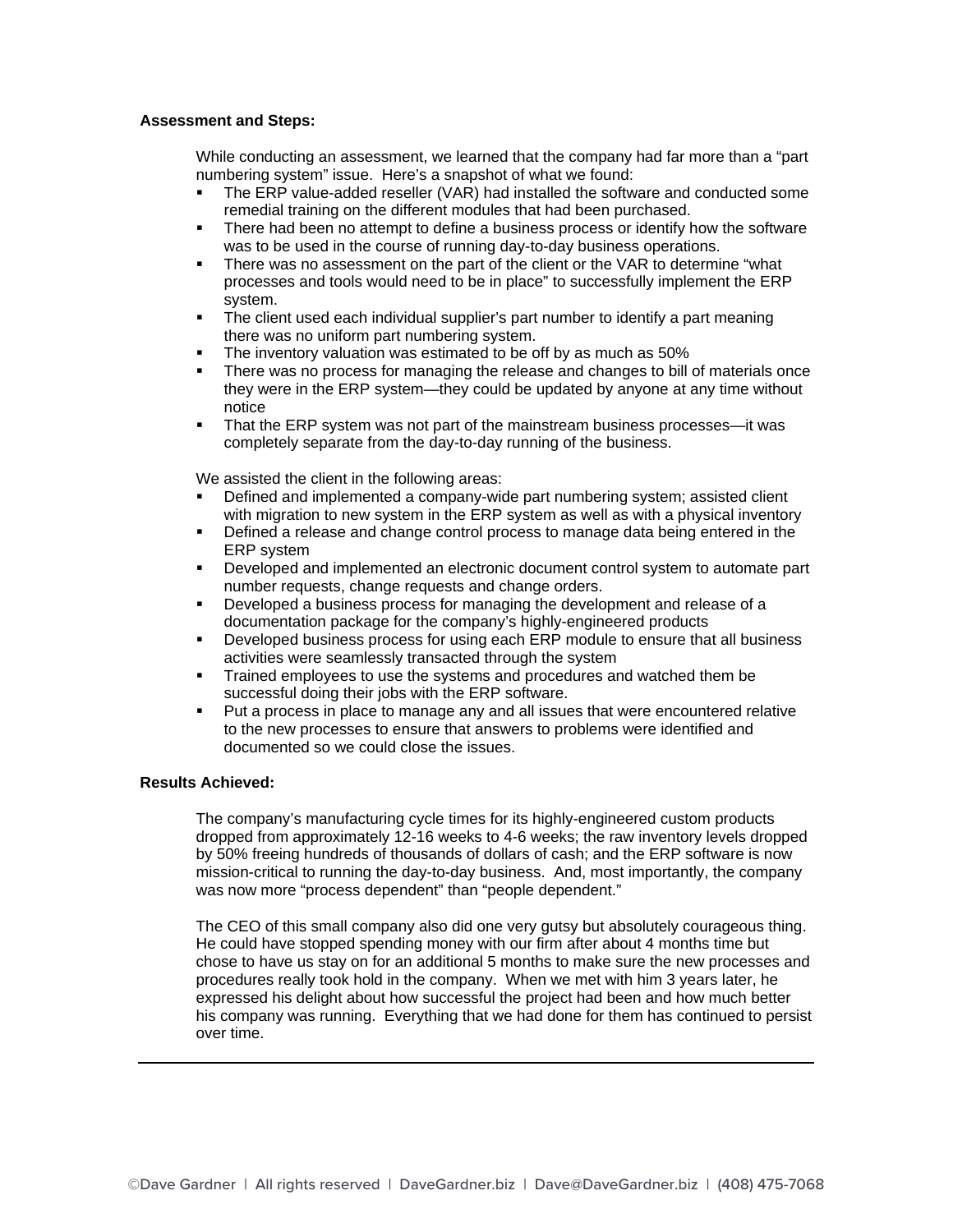# *Create Operations Infrastructure for a High-Tech Start-Up Company*

**Industry:** Large Format Color Printer **Role:** Project Manager **Number of people working on Assignment:** 1 consultant/programmer, 9 client personnel **Duration of Engagement:** 4 months

## **Problem Presented:**

Client needed assistance defining an operational infrastructure necessary to transition the company from being a start-up "product development" company to a complete sales, manufacturing, service and distribution company.

### **Assessment and Steps:**

- Created a set of Document Control procedures covering part numbering, change control, control of purchased components
- **-** Defined user interface for an On-Line Document Control System
- Converted existing departmental part numbering systems into a unified corporate system
- Released design using procedures and on-line tools created for this client

### **Results Achieved:**

Met client's requirements for completing effort; built an operational infrastructure consistent with culture and business needs. Client had appropriate tools and processes to accommodate multiple sites spread throughout California as well as support outsourced manufacturing. Suppliers had access to latest drawings. Engineering Change Orders could be approved and incorporated in Engineering documentation and ERP within a few hours.

## *Define Business Processes for Migration to New Configurator Application*

**Industry:** Semiconductor **Role:** Project Leader **Number of people working on Assignment:** 6 client personnel **Duration of Engagement:** 2 months

### **Problem Presented:**

Client had to convert data from an existing computer application to a new computer application for approximately 1,000 custom semiconductors. This conversion effort would take place over a period of several months and involve a great deal of complexity in terms of queuing special requests, identifying problems resulting in things being put on hold while being transferred to be worked in separate work queues, etc. Our firm had to be able to monitor the status and progress of a part's conversion during its migration through the process.

### **Assessment and Steps:**

Worked with the client to design a process that anticipated and helped to manage the conversion effort. This process recognized that the likelihood that a part could be successfully converted the first time through the application would be quite low, which turned out to be true.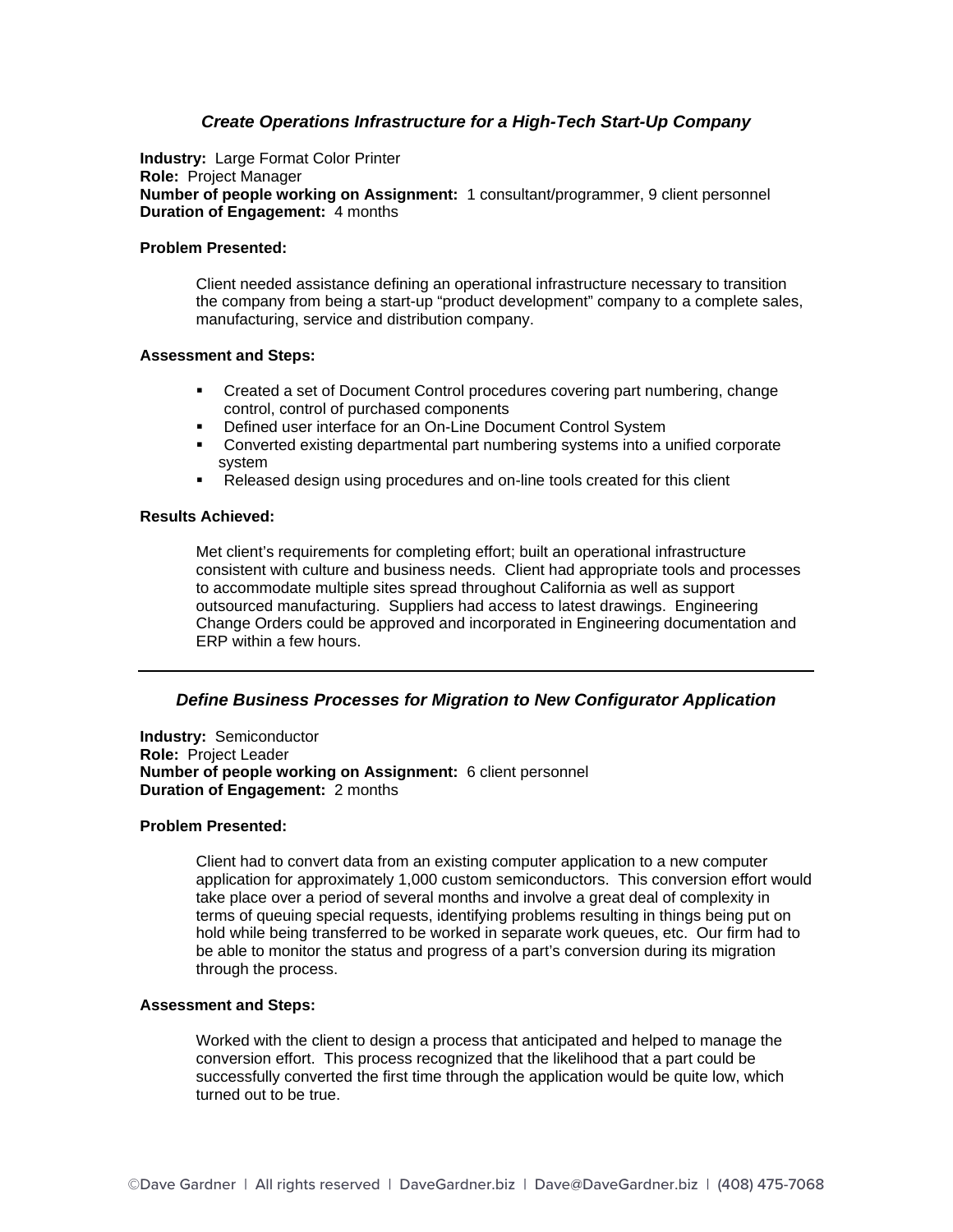### **Results Achieved:**

The effort paid off—the conversion effort turned out to be as arduous as we had anticipated. Our processes helped us accurately monitor status and progress.

# *Define the User Interface for a Rule-Based Software Application to Properly Configure and Validate a Customer's Orders*

**Industry:**Semiconductor **Role**:Business and Technical Expert Assigned to End-User **Number of people working on Assignment:**  $2 -$  client staff; 3 IT staff; 7 Accenture consulting personnel (project managers and programmers) **Duration of the engagement:** 7 months

### **Problem Presented:**

Information Technology and outsource I.T. consulting staff were not appropriately identifying and addressing the end-users' business and technical requirements for a new "Configurator" application. Our client needed help in defining the business and technical requirements for a sophisticated "configurator" application used to define a customer's requirements for custom semiconductors as well as assistance dealing with programming personnel.

#### **Assessment and Steps:**

Helped client document their business and technical requirements, reviewed and resolved critical business issues related to the application design, provided focus for a software application that not only addressed internal departmental needs but also looked to future business needs, worked with internal IT and Accenture project managers and programmers to resolve issues, ensure that client's needs were properly communicated and addressed. We helped our client through the trials and tribulations of a major software development effort, an area that was foreign and overwhelming to our client and the organization.

## **Results Achieved:**

Our client obtained software applications that truly reflect their business and technical needs.

# *Reduce Time Required To Validate A Customer's Order Requirements by 80%*

**Industry:** Semiconductor **Role:** Project Manager **Number of people working on the assignment:** 3 **Duration of the engagement:** 5 months

### **Problems Presented:**

Client requested that we investigate the use of imaging technology to help him reduce his order acceptance cycle time from 5 days to 1. Upon meeting with his department manager, it became apparent that imaging technology would not help him resolve the cycle time issue.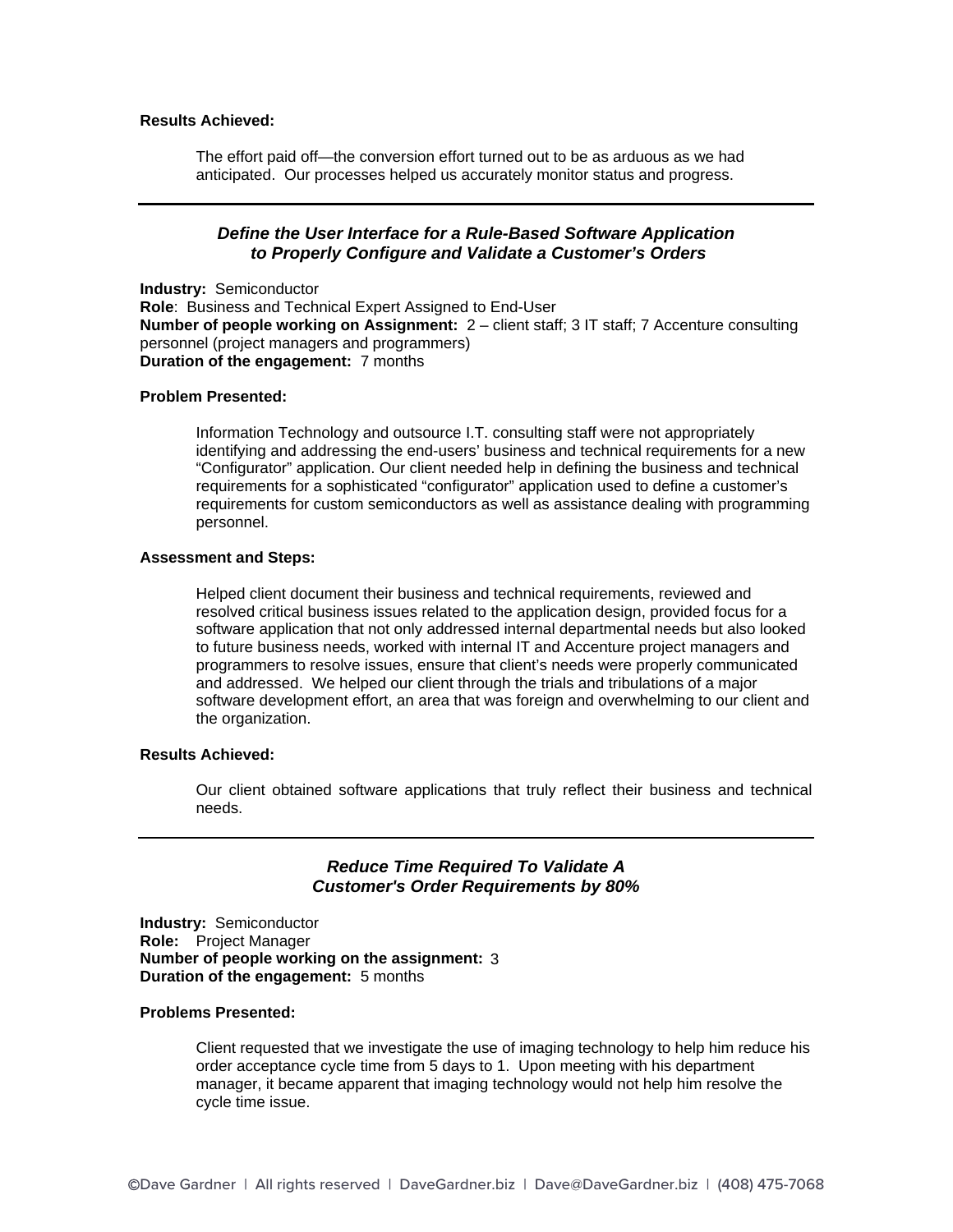## **Assessment and Steps:**

Conducted a Needs Assessment to understand what areas were adversely impacting the client's cycle time. We learned that expert knowledge needed to validate a customer's order requirements was dispersed throughout this Fortune 500 semiconductor manufacturer's organization and was not documented in any formal way. To validate a customer's requirements required leaving voice mail and e-mail messages for the "experts" who were already burdened with meeting current customer needs.

Working with two of my client's team members (his department manager and a staff member), we designed and helped our client implement a "Process and Packaging Capabilities Guide" as a centralized repository of expert knowledge to be used as a reference document for Specification Review Department to validate a customer's technical requirements.

### **Results Achieved:**

My client's cycle time reduction goal was met: we reduced the cycle time from 5 days to 1. Customer Order Management was able to eliminate nearly a week of administrative lead time, which improved their competitiveness and customer satisfaction.

# *Requirements Analysis for Capital Equipment Manufacturer to Correct Operational Problems with their Configurable Products*

**Industry:** Semiconductor Capital Equipment **Role:** Project Manager **Number of people working on Assignment:** 20 people in Sales, Marketing, Manufacturing, Order Services, Production Control and Finance **Duration of Engagement:** 2 months

### **Problem Presented:**

Our firm was referred to client as being an "expert" who could help them implement a configurator application—a tool to select features and options associated with a broad and diverse set of product lines for a semiconductor capital equipment manufacturer.

### **Assessment and Steps:**

Prospective client asked our firm principal to assess an "off-the-shelf" configurator application that the company had purchased, by attending a 2-day seminar on this product. Within ½ day, it was apparent that this application would not solve their problem. They asked if I would work with them anyway using this application. We refused—we don't take assignments that will not solve our client's problems. They were shocked that a consulting firm would refuse a paying customer. They asked what they should do. We suggested they engage our firm for purposes of conducting a Requirements Analysis so we could:

- Understand their actual business problems and needs
- Determine the best course of action

They agreed.